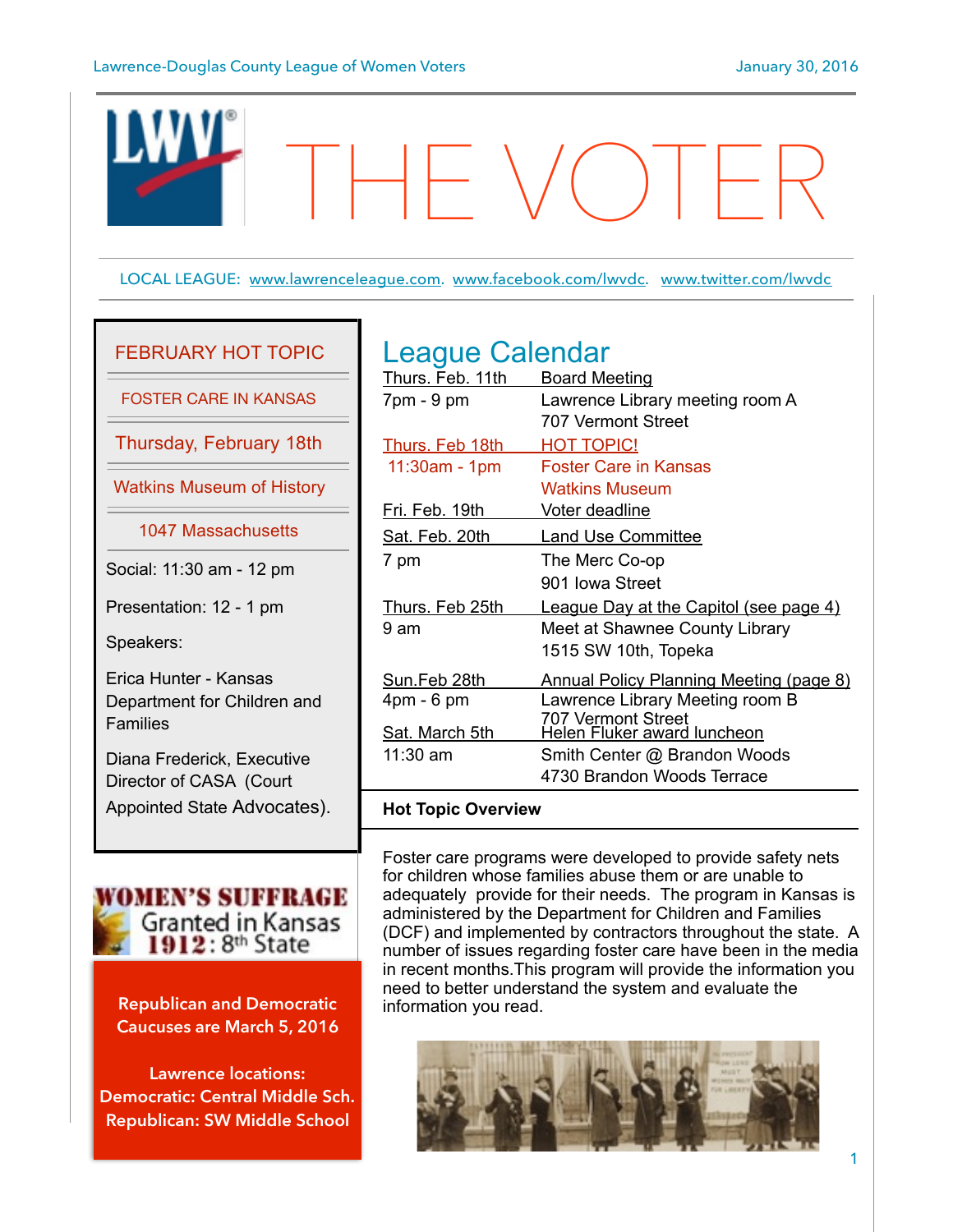### MESSAGE FROM YOUR PRESIDENT

I don't know about the rest of you but I have been getting phone calls and e-mails from people asking 1). Why doesn't Kansas have a presidential primary? and, 2). What is a caucus and who can go to it?

To answer the first question, I took the lazy way out. The Kansas Republican Party's website has a Presidential primary timeline. It's in the Kansas Presidential caucus" frequently asked questions" section. <http://www.ksgop.org/#!frequent-questions/c1a8i> The short version is,-the statute authorizing a Presidential Preference Primary was passed in 1978 and repealed in 2015. During its existence, it gave the legislature the power to opt out of holding it, so only two Presidential primaries were ever held in Kansas - one in 1980 and one in 1992. Reasons for repealing it: It costs over \$2 million dollars to hold and voter turnout is historically low for primaries.

Before I answer the second question - I know that many of you are very experienced at caucusing so my caucus information won't interest you. I hope, however, that you will take the time to send letters to the editor, post messages on social media and generally talk caucusing up as much as you can to encourage people to go. People who are not involved with political parties only hear the term caucus used in conjunction with legislative sessions and Congress. They don't think these meetings are open to the public. *They need to understand that this is their primary.*

So, here are some of the basics of the Kansas Republican and Democratic caucus information. I took this information directly off their websites. Choosing delegates, even the voting procedures can be very complicated and for that kind of detail people need to go directly to their respective party's websites. I have included the web addresses at the end of this article. The websites also have the caucus locations.

*In Lawrence, the Democrats are caucusing at Central Middle School, 1400 Massachusetts Street and the Republicans will be at Southwest Middle School, 2511 Inverness.*

### **Both parties caucus on March 5, 2016.**

**Republican caucus:**

**Every county Republican Party is required to hold a caucus or run a joint caucus with a neighboring county. Most do it in one location – schools, churches, armories, restaurants, hotel lobbies, and theaters have been used as locations. Johnson County usually does it in multiple locations**

### *Democratic caucus:*

*There are two tiers. The first-tier will be held in each Kansas State Senate District. Exceptions do apply in State Senate Districts 1, 5, 14, 18, 20, 33, 34, 36, and 37. A local unit convention will be held for each Congressional District in those State Senate Districts if the number of votes cast for the Democratic Candidate for President in 2012 was over 400.*

### **Who can participate:**

*Republicans -* 

*As long as you are a registered Republican on February 4 you can vote. Bring a government issued photo ID with you to verify your voter registration.*

*Democrats:*

*Any person who is eligible to vote in state of Kansas and who will be 18 years old on Election Day, November 8, 2016, may participate in the Kansas caucuses. These individuals must reside in the Senate District in which they wish to participate, and they must be registered as a Democrat.**Voter registration and party registration is available on the day of the caucus.*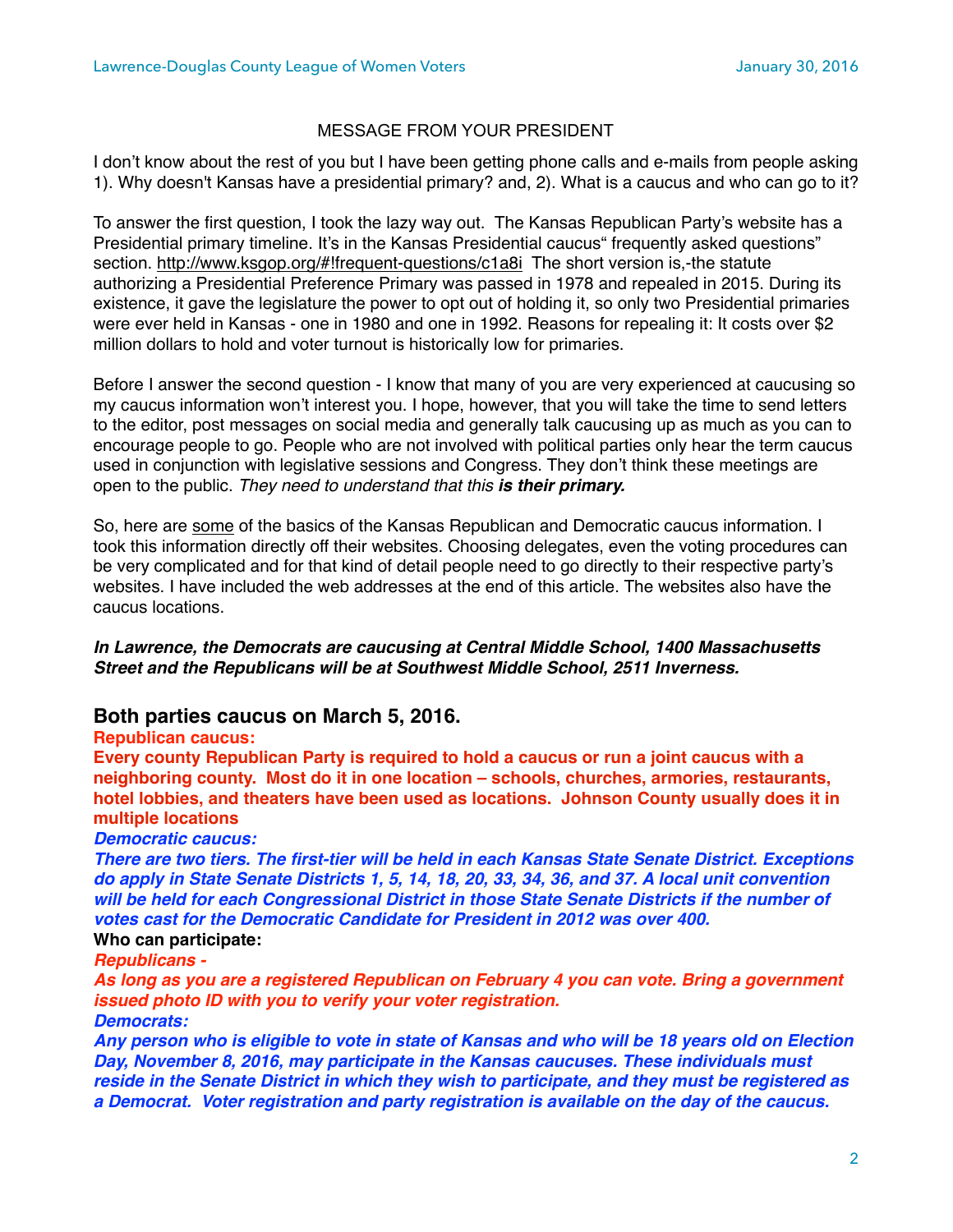### **How do I Participate in a Caucus?**

**Republicans:**

*On Saturday, March 5, bring a government issued photo ID (like a driver's license) to the caucus location. Be prepared for lines during the check-in process. Each voter will have to have their registration verified.* 

*Chairs are given broad latitude in running their event. Once you are checked-in, you will proceed to the main seating area. The chair of the caucus will call the meeting to order at 10:00 AM. Following the introduction, there will be the opportunity for representatives from various campaigns to present information about their candidate. Once all the representatives have had an opportunity to discuss their candidate, ballots will be distributed and you can vote. People can come in at any time to vote. Voting will be by secret ballot. You will only vote for one candidate. You do not have to stay after you have cast your ballot.* **Democrats:**

*On Saturday, March 5th,caucus registration will open at 1:00 PM and close at 3:00 PM.Voters must be in line by 3 PM to participate. At 3:30 PM (or when the registration process is completed) the caucus chair shall call the meeting to order and appoint a secretary of the caucus. Eligible caucus goers have 30 minutes to divide to form Presidential preference groups. If a preference group does not have enough people to be considered "viable", 15% of total caucus goers, eligible attendees will have an opportunity to join another preference group or acquire people into their group to become viable. Delegates are then awarded to the preference groups. While the preference groups are forming, the caucus chair shall determine the 15% viability threshold based on the registration rolls at the close of registration. After the preference groups form, the caucus chair shall announce a preliminary vote count and delegate allocation, including the number of votes needed to qualify for the 15% threshold. This announcement shall be followed by a reasonable period of time to allow caucus participants to change their presidential preference.*

*When the final vote count and delegate allocations are announced, each participant shall express their preference for a Presidential candidate, or uncommitted status, by signing on the corresponding sheet for that candidate, or uncommitted status.*

*Delegates are selected at each caucus to send to the district convention. It will be held on April 2nd.*

#### Names on the ballot:

| <b>Republican Candidates:</b>            |
|------------------------------------------|
| 1. Jeb Bush                              |
| 2. Dr. Ben Carson                        |
| 3. Chris Christie                        |
| 4. Ted Cruz                              |
| 5. Carly Fiorina                         |
| 6. Mike Huckabee                         |
| 7. John Kasich                           |
| 8. Rand Paul                             |
| 9. Marco Rubio                           |
| Republicans: 40 delegates, 37 alternates |
|                                          |

10. Rick Santorum 11. Donald J. Trump 12. James Gilmore (names will be rotated) *Democratic Candidates:* 1. Hillary Clinton 2. Rocky De La Fuente 3. Martin O'Malley 4. Bernie Sanders

Democrats: 37 delegates, 3 alternates

FOR ADDITIONAL INFORMATION, including how to become a party delegate, SEE: [http://www.ksgop.org/#!caucus/cl95.'](http://www.ksgop.org/#!caucus/cl95.) (Republican) [http://www.kansasdems.org/wp-content/uploads/2016/01/DelegateSelectionPlan-](http://www.kansasdems.org/wp-content/uploads/2016/01/DelegateSelectionPlan-FinalVersion.doc.pdf)FinalVersion.doc.pdf (Democrat)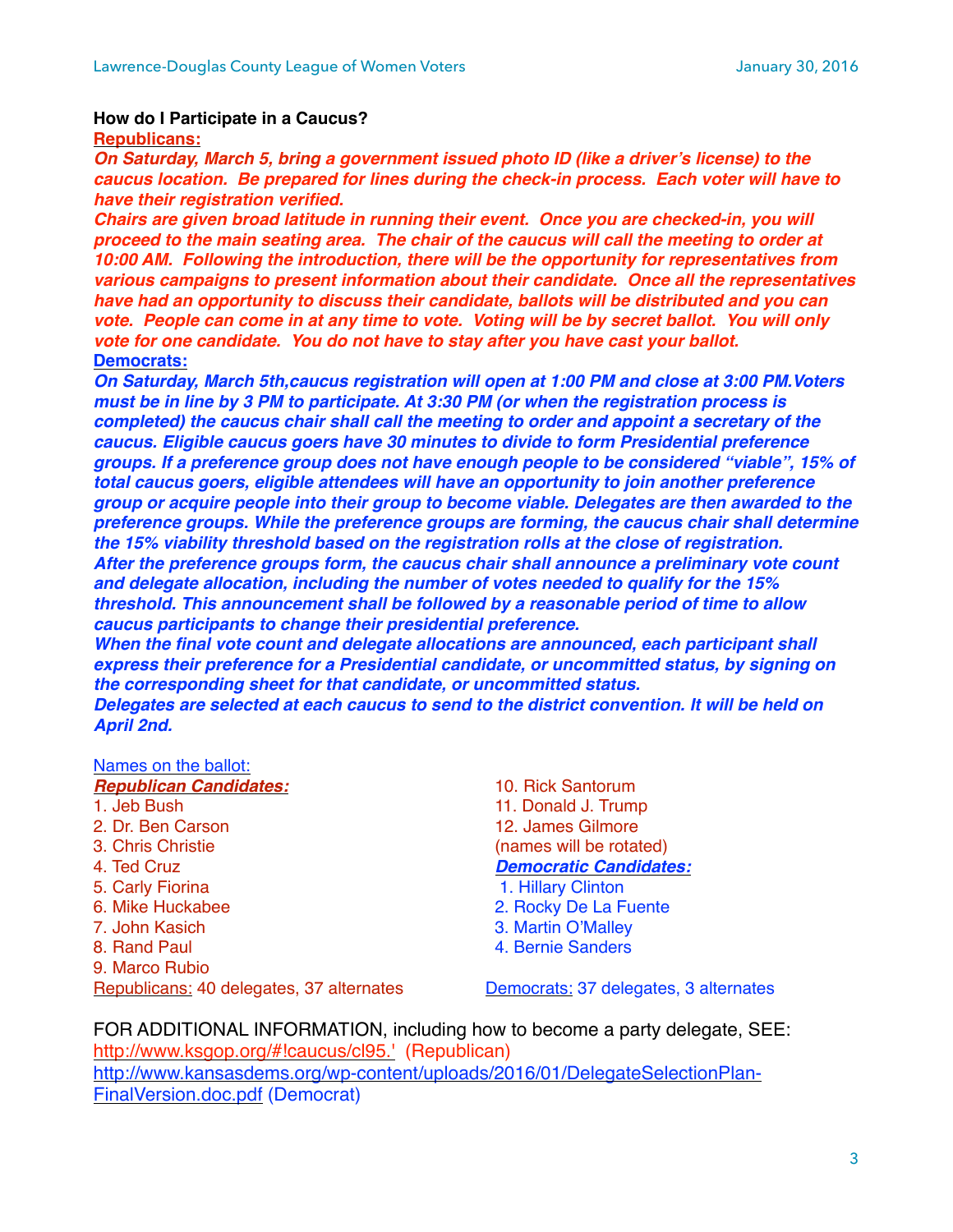### **Now is the time to pay dues!**

Just fill in the handy renewal form on the last page of the Voter, select your dues category, and mail the form with your check to LWV-L/DC, PO Box 1072, Lawrence KS 66044. We especially appreciate your filled-out form so that you can be offered the ways of participating you like most. Your dues are used to pay our per-memberpayments (pmps) to League of Women Voters-US (\$32) and League of Women Voter-Kansas (\$18) as well as cover our local expenses for activities such as voter registration, our newsletter, and

educational meetings. We have found that providing a sliding scale for dues works, making League membership available to everyone.

Only members who have paid dues for 2016-17 will be able to vote at our Annual Meeting, April 16, 2016, although we accept dues paid at the door.

To those of you who have already mailed in your dues (some of you even including contributions), we extend our extreme appreciation!

# **LEAGUE DAY AT THE CAPITOL**

9:00 am – Topeka/Shawnee County Library -1515 SW 10th – Topeka, KS Registration 9:30 am- Car pool to Kansas Capitol – 300 SW 10th Ave – Topeka, KS

Meet in Visitor's Center Auditorium for information on session and committee meetings by Paul Johnson. Observe sessions, committee meetings and meet with your legislators (contact them before the day to see if they are available)

12:00 pm—Return to Topeka/Shawnee County Library 12:15 – Lunch/Announcements 1:00 pm—Speakers from the Topeka Capital Journal:

Tim Carpenter - State House Bureau Chief - Transparency in our legislature.

Celia Llopis-Jepson – Education Editor - Update on Education Funding.

|               | Zip Code |  |
|---------------|----------|--|
| Local League_ |          |  |

Registration fee, \$20, includes lunch. Mail registrations to LWV Kansas, 515 So. Kansas, Suite C, Topeka, KS 66603. You may pay at the door but please let us know in advance if you are planning on attending by email at [lwv.kansas@gmail.com](mailto:lwv.kansas@gmail.com) or call785-234-5152.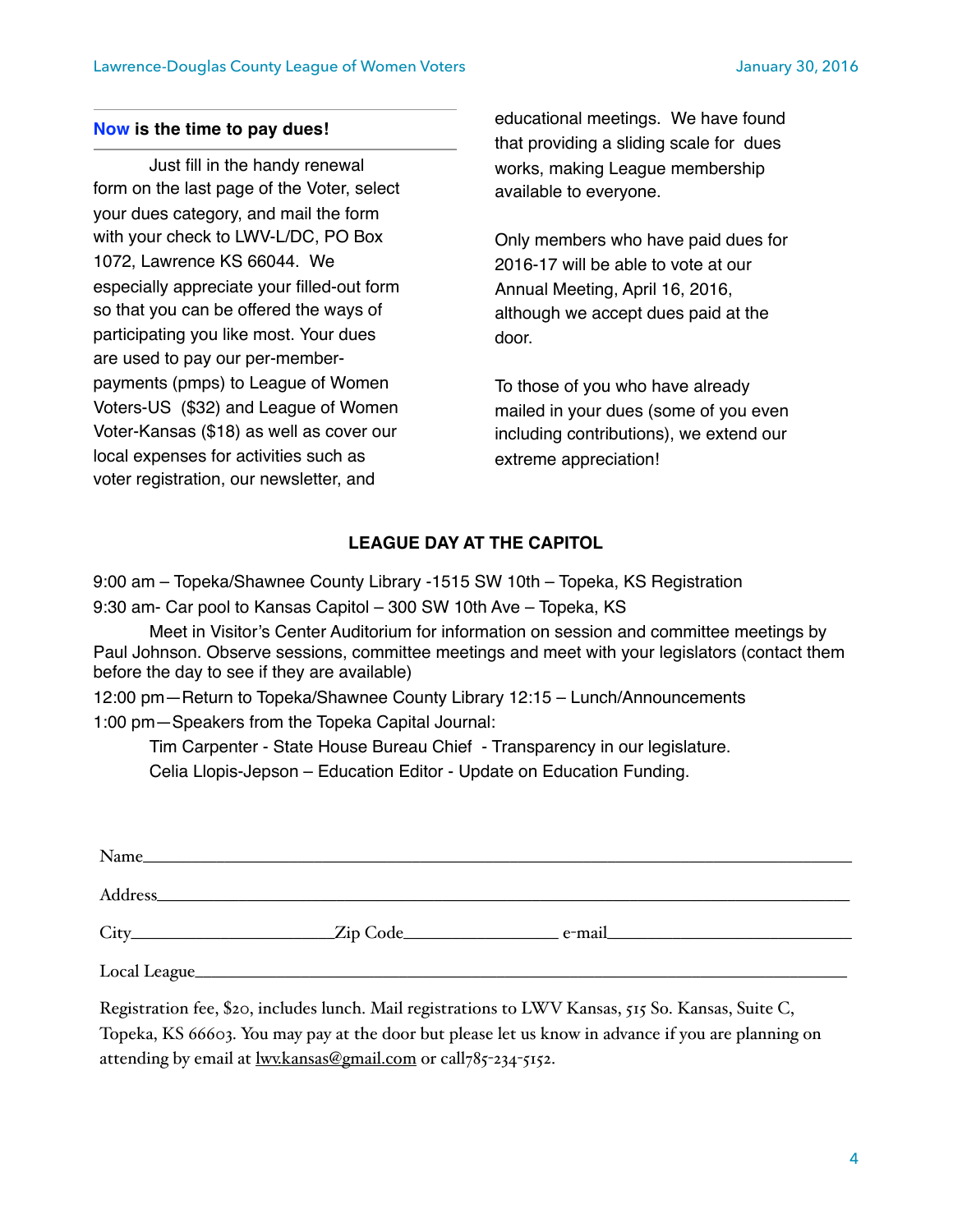### Minutes of the December Board Meeting League of Women Voters – Lawrence/Douglas County December 10, 2015 The Lawrence Public Library, 7 pm

Present: Debra Duncan (President), Cille King (Vice-President), Marjorie Cole (Treasurer), Margaret Arnold, marci franciso, Janice Friedman, Carol Klinknett, Marlene Merrill, Austin Turney, Melissa Wick Excused: Marlaine Stoor, Midge Grinstead

Debra called the meeting to order at 7:10. Janice moved and Marlene seconded approval with changes of the minutes of the last meeting. Debra distributed a tentative Agenda.

President's Report: Debra reported that the National League of Women Voters Convention will held in Washington, D.C., June 16-19. The annual Fund Raising letter has been mailed.

Vice-President's Report: Cille reported that the State Board had met last Saturday. A video has been filmed for college training on how to register voters and an anonymous contribution of \$5000 has been made to pay for the video. The state has applied for a \$1000 grant from the Ed Fund to pay for registration.

In Lawrence high schools we have registered 302 applicants, 190 from Free State and 112 from Lawrence High. Fifty-eight percent of these are accompanied with necessary documents. Students still needing documents were given instructions on how to provide these and warned that they must do this within 90 days.

Treasurer's Report: Marjorie reported income of \$20 (dues) in November and expenses of \$148 (for videos of Hot Topics programs and Voter printing). The Net Inflow/Outflow was - \$128.00. Current balances as of November 30 were Checking Account, \$7837.44; Money Market Account, \$2105.08; and Stucky Account, \$3,631.21.

### Committee Reports:

Voter Service Report: Cille reported on the Dec. 12 Naturalization Ceremony at the Lied Center. Eighteen League members (Margaret Arnold, Marjorie Cole, Carladyne Conners, Bonnie and Jon Dunham, LeeAnn and Bob Duver, Bernadette Forge, Janice Friedman, Janet Gerstner, Cille King, Carol Klinknett, Ann Carlin Ozegovic, Erin Reazin, Anna Slemmer, Marlaine Stoor, Melissa Wick) registered new voters, all fully documented with new naturalization papers.

Hot Topics!: Margaret reported that there would be no Hot Topics! Meeting in December and that on January 10 there would be an Orientation Meeting for new and reviewing league members with Ellen Miller, Membership Director from the State League, presenting.

Margaret distributed a list of possible Hot Topic dates and suggestions. She asked for ideas for upcoming Hot Topics. Gun Legislation, Foster Care in Kansas, Affordable Housing, Homelessness and Shelter Housing, School Funding, the Appointment of Judges were discussed along with possible presenters and questions. Carol suggested we have a committee for Hot Topics.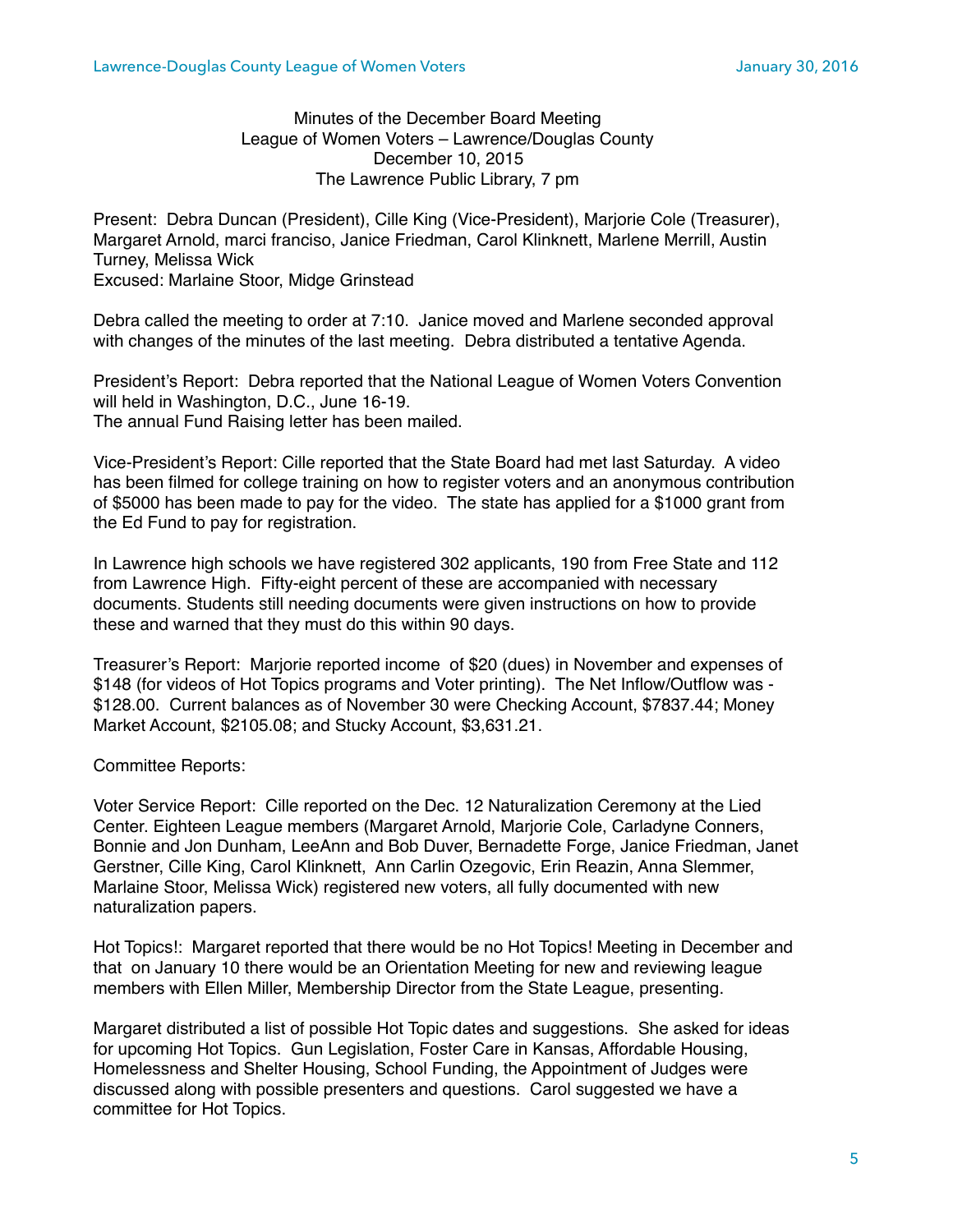New Business:

An orientation meeting, Sunday, 2 to 4 is planned. [It was later rescheduled for 1 to 3 because of a conflict.] Ellen Miller, the Membership Director on the LWV-K board will present League . Carol volunteers to make phone calls to all new members since the last orientation encouraging them to attend.

Future Planning: Margaret has arranged for three upcoming events to be held at the Smith Center: Afternoon with the Legislators Sunday, January 17, 2016, the Fluker Award Luncheon Saturday, March 5 and t he Annual Meeting is set for Sunday, April 16<sup>th</sup> with a luncheon at the Smith Center at 11:30.

At 9:00 the library closed and our meeting was adjourned.

The next board meeting will be 7 pm, January 14, 2016, at the Lawrence Library. Respectfully submitted,

Marjorie Cole (substitute secretary)

## **AFTERNOON WITH STATE LEGISLATORS**

Senators marci Francisco and Tom Holland and Board of Education Member, Janet Waugh, joined League members to talk about issues of importance in the new legislative session. They each made a brief statement, and then the floor was opened to questions.

Senator Francisco began the forum by stating that the state is struggling to pay its bills, and she expressed concerns at the way they are attempting to find efficiencies. Areas of interest for her during this session include making sure politics stay out of the courts and the clarification of open meeting laws. Additionally, she is very concerned about waterway issues and highway maintenance.

Senator Holland agreed with his colleague's assessment of the state's fiscal condition. He stated clearly that the state is "flat broke." He said that this year, Kansas will be a few million dollars short and next year significantly more due to the use of one time funds. He does not see a way to get out of the crises without a change in direction. He is also very concerned about the pay-to-play environment, with lobbyists and contractors spending thousands of dollars on individual legislators each year.

Janet Waugh talked about the forums the Board of Education hosted through out the state. She said that the people they met expressed the belief that education must be flexible to meet the needs of all children, with equal focus on both academic and nonacademic skills. There is also a strong interest in quality preschools and all day kindergarten. She said that due to block grants, there is less money now, especially in growing districts. The only funding increases having gone to KPERS and bond and interest payments. She believes that education and educators are under attack, and since businesses have moved to Kansas over the years because of quality education, she is afraid that will not continue.

*Janice Friedman*

### **OBSERVER CORP.**

The Douglas County League of Women Voters would like to expand our Observers Corps. The League has always been active in educating the community and supporting government transparency. Members of the Observers Corps are asked to sit in on meetings and write a brief report that can be published in the Voter, our monthly newsletter. When available, a link to board minutes will be included. We are currently looking for people who would like to get involved. I have attached a list of Lawrence boards that may be of interest. There may be others I have missed. If you are interested or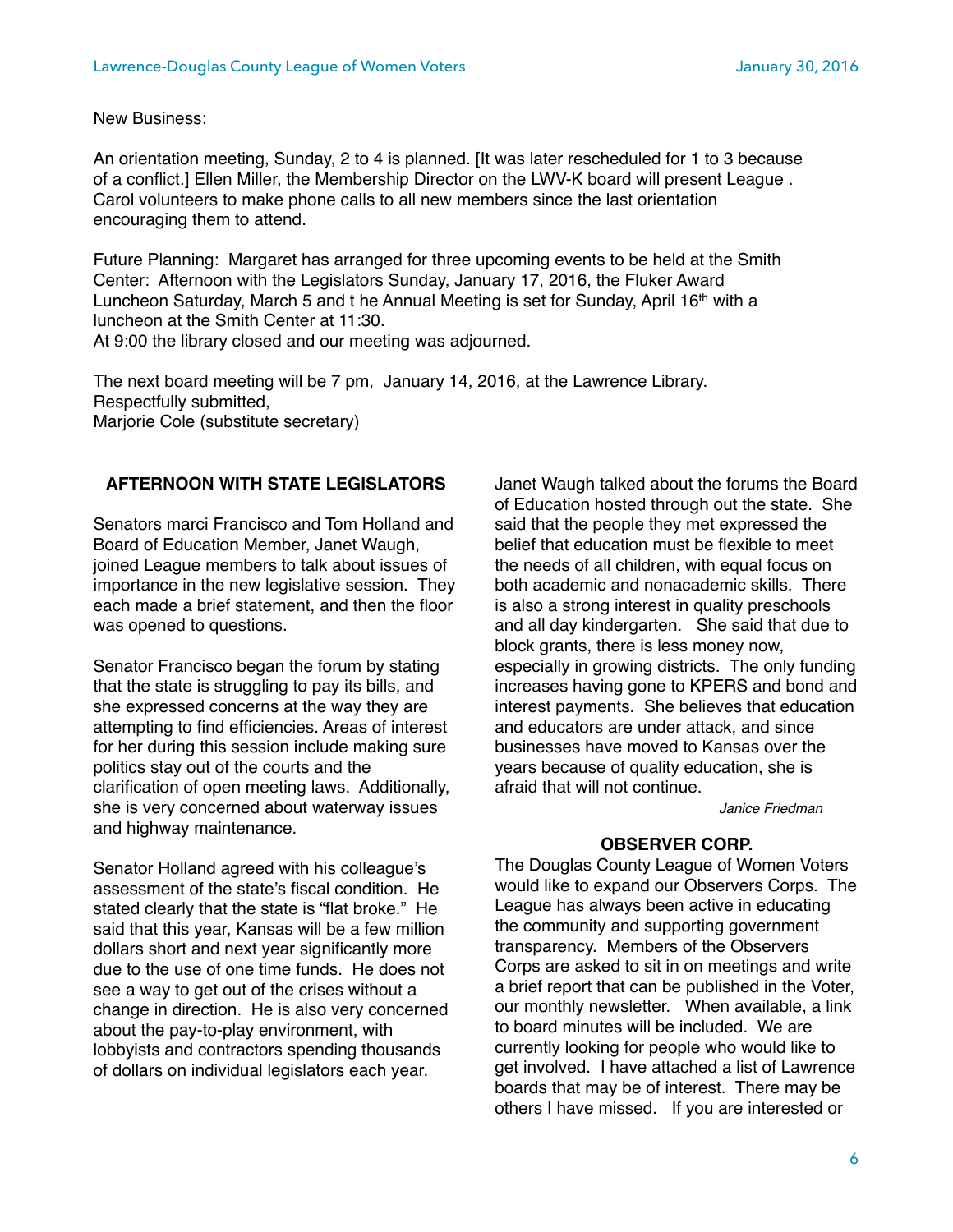have questions, please contact me at ianice\_friedman@sbcglobal.net.

## **LAWRENCE PEDESTRIAN COALITION**

The Coalition met on January 13, with Erin Paden presiding. Germaine Halegoua asked whether the Coalition would be interested in becoming a client for the Digital Storytelling class she teaches in the Film and Media Studies Department at KU. The group took a vote and decided to do so. Members of the class will produce an interactive narrative that addresses the Coalition's needs in terms of outreach, awareness and education around walking and pedestrian experiences. Tess Banion will be the liaison between the class and the Coalition.

Jessica Mortinger and Adam Weigel reported on the Douglas County Regional Pedestrian Plan. They presented data on pedestrian crashes, including a map showing the locations. The staff is waiting to see the recommendations from the Pedestrian-Bicycle Task Force.

Marilyn Hull, Chair of the Task Force, said funding is the major problem for carrying out a plan. A public comment period on the group's recommendations will start on January 25. There will be a public meeting at the City Hall on February 3. The group will report to the City Commission by March 1. The Coalition's next meeting will be on February 10 at 7:00 p.m. at the Visitor Center at 402 North Second Street.

*—- Alan Black*

### **LAND USE COMMITTEE**

In 2014, the Land Use Committee wrote a letter to the Planning Commission opposing the 613,200 square foot Southpoint retail development center (which included a hotel, restaurant and 410,600 of retail shopping) at Hwy-59 and K-10. The project resurfaced in late 2015 under the name KTEN Crossing with 247,000 square feet of retail. Moving forward with the plan would have required a change to the Comprehensive Plan Amendment (Horizon 2020) and the Revised Southern Development

Plan. The Planning Commission denied the request. It went before the City Commission in early January. Since the issues were the same, we resubmitted our 2014 letter as testimony to the City Commission. After a very lengthy hearing, the CC denied the request, ultimately stating a belief that changes should be made through the planning process and not by exception. To read their findings of fact click [here: https://www.lawrenceks.org/assets/](https://www.lawrenceks.org/assets/agendas/cc/2016/01-26-16/kten_findings_of_fact.pdf) agendas/cc/2016/01-26-16/ kten\_findings\_of\_fact.pdf

The Land Use Committee also sent a letter to the Planning Commission on Monday, January 25th, opposing a conceptual special use permit request for a neighborhood shopping center with a fast food drive-in at 24th and Inverness, a neighborhood with one entrance, two schools and lots of pedestrians. (For reference - two years ago a developer wanted to put a Family Fun center at this location).

This property was rezoned last year from residential to neighborhood commercial use. A restaurant, bar, lounge, even a brew pub, can be built there without special permission. Only a fast food restaurant with a drive-thru (which also would include a drive-in, like Sonic) requires a Special Use Permit. Planning Staff recommended deferring the SUP but we asked for denial, pointing out that in 2015, when this property was rezoned, Planning Staff specifically said "high volume, multi-peak hour traffic generators, such as a chain fast order food use would not be consistent with neighborhood-oriented development." Staff went on to point out that the Planning Commission could recommend fast food with a drive-thru be prohibited but suggested it be left in, in case a coffee shop or something similarly appropriate moved in. Several neighbors testified in opposition to the SUP request at the hearing. The Planning Commission denied the request *Debra Duncan*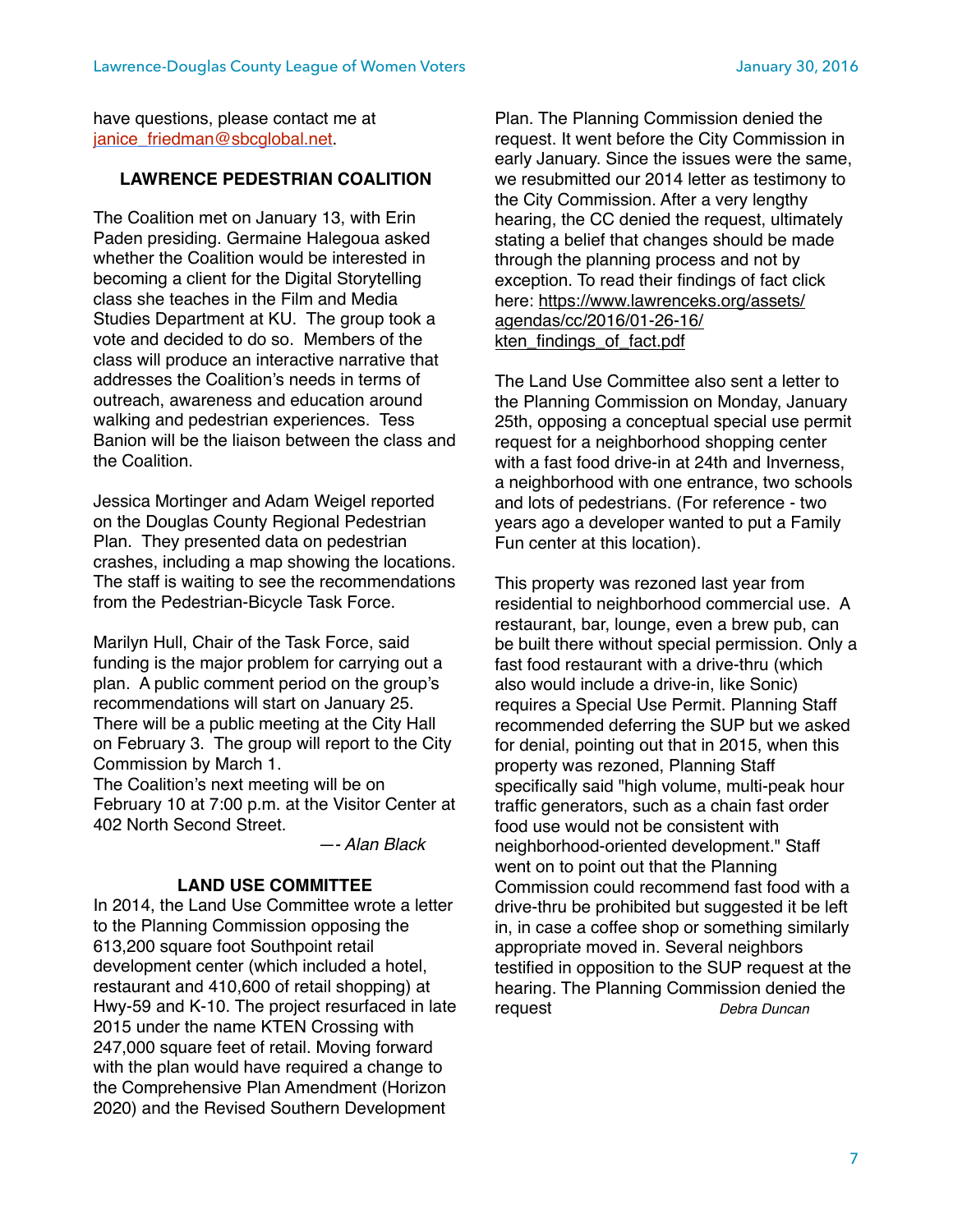### **A Heartfelt Thanks to All of our Donors!**

Bill and Margaret Arnold Jinny Ashlock Alan Black Lynne Bodle Marilyn Bradt Sharon Brown David Burress Marilyn Chamberlin Marjorie Cole Mark Cole Philip Collison Carladyne Conyers Barbara Duke Debra Duncan James Dunn Bob and LeeAnn Duver J. Robert Fluker marci francisco Margaret Fessler Kay and Gary Hale Lisa Harris Annabelle Hiegel Richard and Sue Himes Carol Jacobsen Nancy Jorn Audrey Kamb-Studdard Lesley Ketzel Cille King Susan and Stuart Levine Bob and Betty Lichtwardt Marguerite Lohrenz Ann Mah Earl Nehring Diane Oakes Johanna Price Jan Roth Barbara Sabol Anna Slemmer Ryan Stansifer Toni Taylor Elinor and Michael Tourtellot Austin Turney Lorraine Volker Weavers Department Store Eleanor Wenger

Geneva Weston Melissa Wick Eleanor Woodyard Beverley Worster

### "*A Goal without Planning is Just A Wish"*

**Join us on Sunday afternoon, Feb. 28,** for our biennial national and local program planning meeting

On or before March 1, 2016, League boards provide input on the focus for the LWVUS's nationwide education and advocacy work for the 2016-2018 biennium.Our choices for the national study may also influence what we choose to study ourselves.

For 2016-2018 the LWVUS is asking us to consider a nationwide League program focus: Make Democracy Work

- 1. Overarching, coordinated LWV focus to protect and expand voting rights in the 21st century
- 2. Emphasis on action to advance our Principals and Positions, both current and arising from the 2014-2016 program:
	- **V** Voting Rights
	- Money in Politics
	- $\blacksquare$  Redistricting

 Since the 2014 convention LWVUS has focused on:

1.The key structures of democracy program:

- study of the Constitutional Amendment Process
- money in politics review and update
- redistricting review
- 2. Voting Rights and Voter Protection
- 3. Election Reforms
- 4. Voter Service

 Leagues may concur or recommend an additional or alternative program item, such as:

- a new study,
- concurrence with a position held by a state or local LWV or
- the review and update of an existing national position.

The process culminates with the adoption of a national LWV program at convention in June.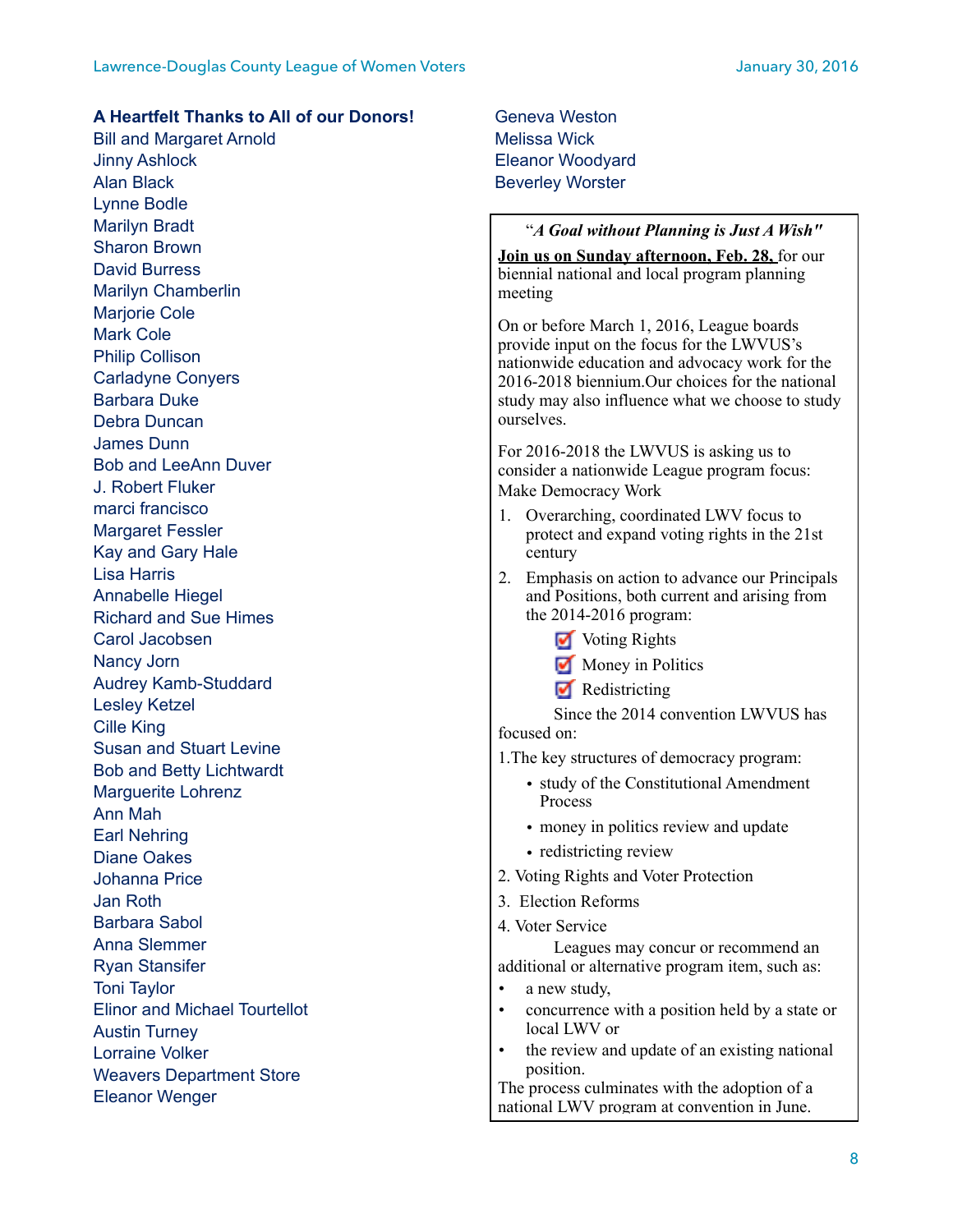

LEAGUE OF WOMEN VOTERS OF LAWRENCE/DOUGLAS COUNTY Make a Difference – Join/Support the League!

Complete form; enclose check made out to LWV L–DC, and mail to the address listed below.

*(Membership is open to anyone who will be eligible to vote in the next November election. New or renewed memberships received now will expire March 31, 2017.* 

*Date \_\_\_\_\_\_\_\_\_\_\_\_\_\_\_\_ Renewing member\_\_\_\_\_ New Member.\_\_\_\_\_\_ I heard about the League via (Facebook,* website, friend, other):

| Suggested voluntary membership assessment: *       |       |                             |  |  |
|----------------------------------------------------|-------|-----------------------------|--|--|
| Approximate Household Income Individual membership |       | <b>Household membership</b> |  |  |
| Student**                                          | \$17  | \$29                        |  |  |
| Under \$25,000                                     | \$20  | \$35                        |  |  |
| \$25,000 to \$50,000                               | \$35  | \$55                        |  |  |
| Over \$50,000                                      | \$55  | \$85                        |  |  |
| Sustaining member                                  | \$100 | \$150                       |  |  |
| Life member (of 50 years)                          | S O   |                             |  |  |

\*Our membership assessment supports the National and State Leagues at \$50/member (\$32 National and \$18 State). \*\*High school or postsecondary student enrolled at least part time in an accredited institution.

I am not a member, but would like to support the League with my contribution as indicated below.

| I have enclosed a contribution of \$                                         | for the League General Fund.     |
|------------------------------------------------------------------------------|----------------------------------|
| I have enclosed a contribution of \$                                         | for the League Education Fund*** |
| ***This contribution is tax-deductible. Write check to "LWV Education Fund." |                                  |

### PLEASE PRINT

| N.<br>S   |       |  |
|-----------|-------|--|
| Address   |       |  |
| Telephone | Email |  |

As a League member or supporter, I would like to help support League activities by participating as follows: General Membership Meetings: Promotion of League to our Community:

\_\_\_ Set up and/or tear down

- \_\_\_ Hospitality (provide coffee/tea/dessert)
- \_\_\_ Taking notes/writing up report of

meeting

Membership:

\_\_\_ Recruitment

\_\_\_Mentor/follow-up with new members

- \_\_\_ Provide a ride to a fellow member
- \_\_\_ Phone members without internet access about special updates

Voter Services:

\_\_\_ Register voters

\_\_\_ Help with voter education

management

I have the following skills:

meetings)

\_\_\_Public Speaking

\_\_\_Serve on the Board of Directors

\_\_\_Editing articles/reports \_\_\_Database management

Represent League at community events

\_\_\_Observer corps (attend/report on government

\_\_\_Help with research for League studies on issues

\_\_\_Microsoft Word/Excel/Quickbooks \_\_\_Website/Social Media design/

My interests include: